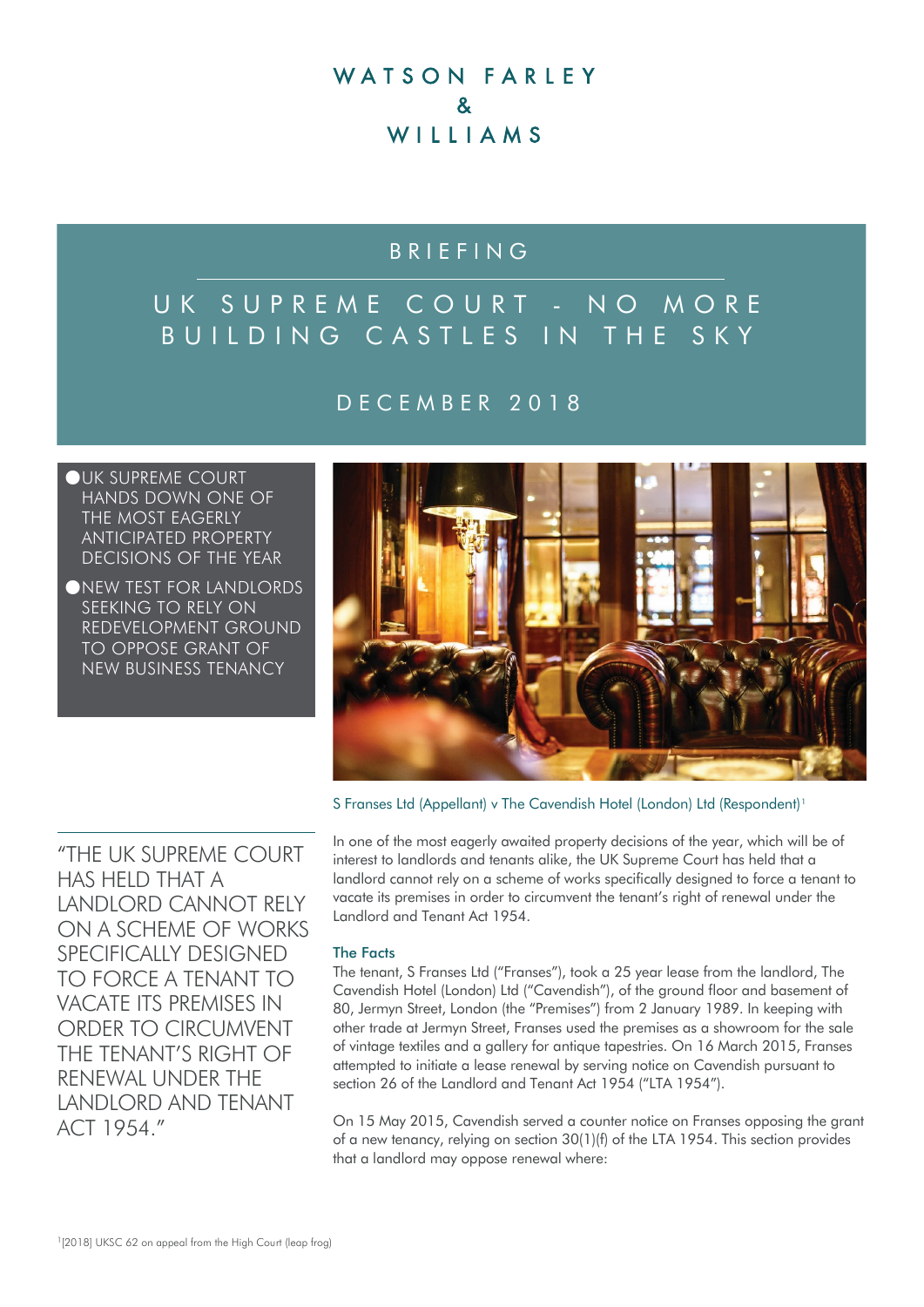"CAVENDISH CANDIDLY ADMITTED THAT THE SUBSTANTIAL WORKS WHICH IT PROPOSED WERE BEING CARRIED OUT SOLELY TO ENABLE IT TO INVOKE GROUND F."

"on the termination of the current tenancy the landlord intends to demolish or reconstruct the premises comprised in the holding or a substantial part of those premises or to carry out substantial work of construction on the holding or part thereof and that he could not reasonably do so without obtaining possession of the holding" ("Ground F").

At trial, Cavendish candidly admitted that the substantial works which it proposed were being carried out solely to enable it to invoke Ground F and so oppose Franses' request for a new lease. It was not disputed that Cavendish would only carry out the works if Franses refused to leave the Premises and relied on its security of tenure under the LTA 1954.

At first instance before the County Court, HHJ Saggerson held that Cavendish had successfully made out Ground F and that no new lease would be granted. Franses appealed to the High Court on twelve grounds. The first and most significant was as follows: "given that the Landlord's intention to carry out Scheme 3 [the works] was conditional on these works being necessary in order to satisfy ground (f), this was not sufficient intention within the meaning of this provision" (the "Intention Point").

#### The High Court decision

The High Court upheld the County Court ruling and rejected Franses' appeal on the Intention Point while upholding its appeal on other points which are not relevant for the purposes of this note. This ruling permitted Cavendish to successfully rely on Ground F and refuse to grant Franses a new lease.

The High Court re-stated the well-established principle that in order to demonstrate the relevant intention the landlord must show that:

1. it has a genuine intention to carry out the relevant works; and 2. it is able to carry out the works.

Counsel for Franses argued that Cavendish needed to have a genuine and unconditional intention to carry out the works and that this requirement was not satisfied because Cavendish's intention was conditional on the tenant demanding a new lease and Cavendish needing to satisfy Ground F. As discussed above, it was accepted that if Franses moved out of the premises of its own accord, Cavendish would not carry out the works. This, counsel for Franses argued, did not amount to a genuine and unconditional intention to carry out the works.

It is another well-established point that a landlord's intention to carry out the works is assessed at the date of the hearing<sup>2</sup>. Relying on this, the court held that it was irrelevant that Cavendish's intention to redevelop the premises had previously been conditional. By the time of the hearing, Cavendish's intention was genuine and unconditional as reliance on Ground F was the only way to regain possession of the premises at that stage.

<span id="page-1-0"></span>The High Court emphasised that a landlord's motives for carrying out works are not relevant to whether a landlord genuinely intends for the works to be carried out. The court did, however, note that the circumstances surrounding a landlord's motives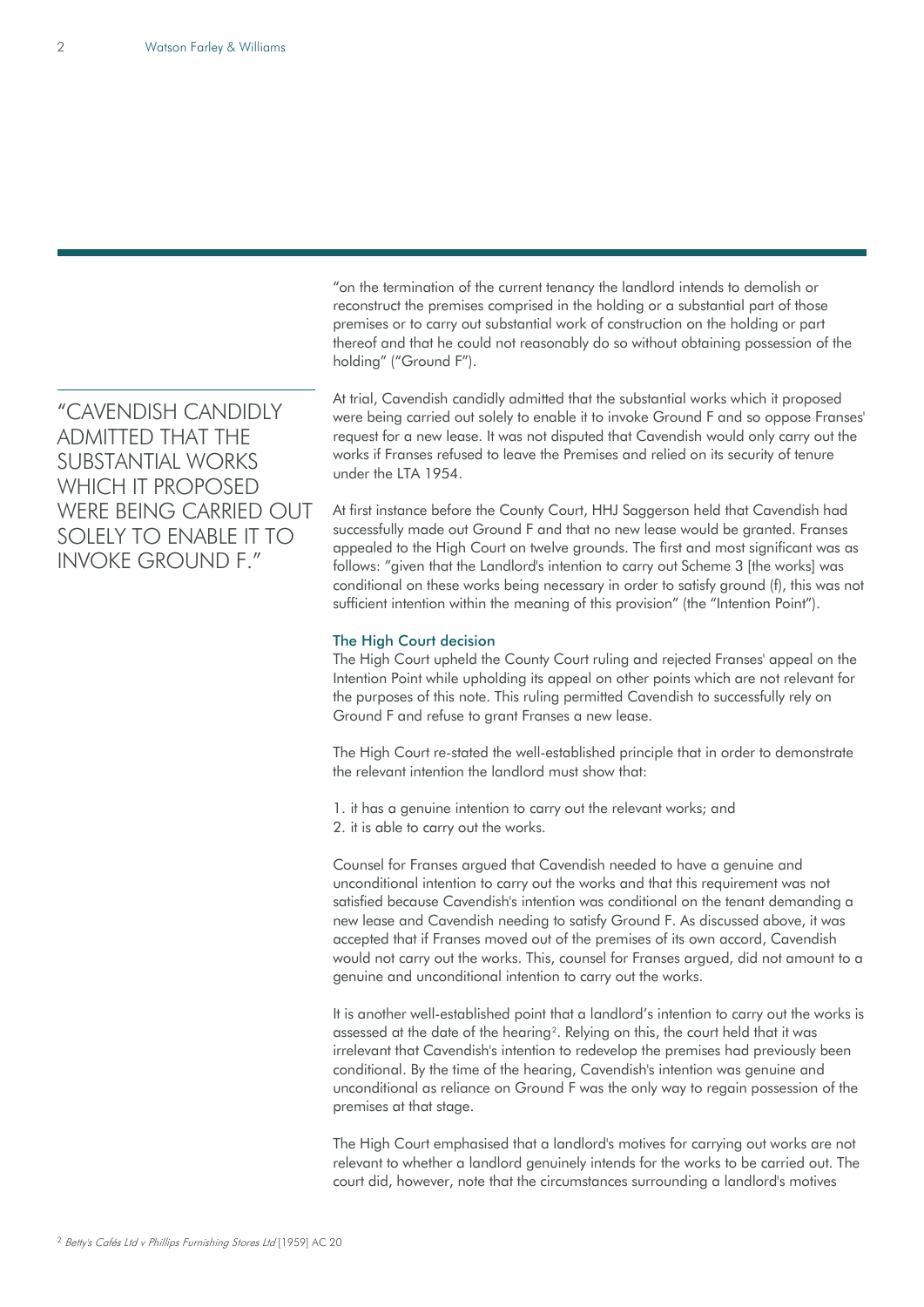may evidence a lack of genuine intention to carry out works, although this was not relevant on the facts of this case.

In the circumstances, the High Court considered that Cavendish did have a genuine intention to carry out the works. Evidentially, this finding was supported by Cavendish giving an undertaking to the court that it would proceed with the works in the event that the court found in its favour and Franses was refused a new lease.

Recognising the significance of the issues raised in the case, the High Court then granted a certificate for a leapfrog appeal to the Supreme Court, bypassing the Court of Appeal.

#### The Supreme Court decision

The Supreme Court disagreed with the lower courts' decisions and ordered that Cavendish grant Franses a new lease.

The Supreme Court did not disturb the two stage test for assessing whether a landlord has a genuine intention to carry out the works. Further, the Supreme Court agreed that the motivation of Cavendish in carrying out the works was not relevant to the test although, in certain circumstances, its motivation may constitute evidence of a lack of genuine intention. Nor did the Supreme Court disagree that the landlord's intention should be assessed at the date of the hearing.

Where the Supreme Court departed from the High Court decision was on the question of the conditionality attached to Cavendish's intention to carry out the works. Whereas the High Court had concluded that by the time of the hearing Cavendish's intention to carry out the works was settled because by then it was clear that Franses would not move out voluntarily, the Supreme Court decided that Cavendish's intention at the date of the hearing remained conditional. This was because Cavendish would not carry out the works if either:

- 1. at any time Franses decided to leave voluntarily; or
- 2. the court found that the works could be carried out by Cavendish exercising its right of entry such that it would not need to regain possession.

In deciding whether a landlord has a genuine intention to redevelop, Lord Sumption said that "the acid test is whether the landlord would intend the same works if the tenant left voluntarily". If the answer to this question is, as it was in this case, that a landlord would not carry out the works, then the landlord cannot be said to have a genuine intention to carry out the works and cannot, therefore, invoke Ground F.

#### Conclusion

The decision is, in some ways, unsurprising as it seeks to prevent landlords from circumventing a tenant's security of tenure by contriving a scheme of works purely in order to force a tenant to leave its premises. The previous decision would have allowed a landlord with sufficiently deep pockets to effectively ignore the protection which the LTA 1954 is intended to provide.

However, in the decision, Lord Briggs recognised that a landlord's intention to redevelop premises may well be influenced by commercial considerations which require the departure of the tenant. The landlord may, for example, wish to re-let to a different tenant willing to pay a higher rent and redevelopment may be required in

"WHERE THE SUPREME COURT DEPARTED FROM THE HIGH COURT DECISION WAS ON THE QUESTION OF THE **CONDITIONALITY** ATTACHED TO CAVENDISH'S INTENTION TO CARRY OUT THE WORKS<sup>"</sup>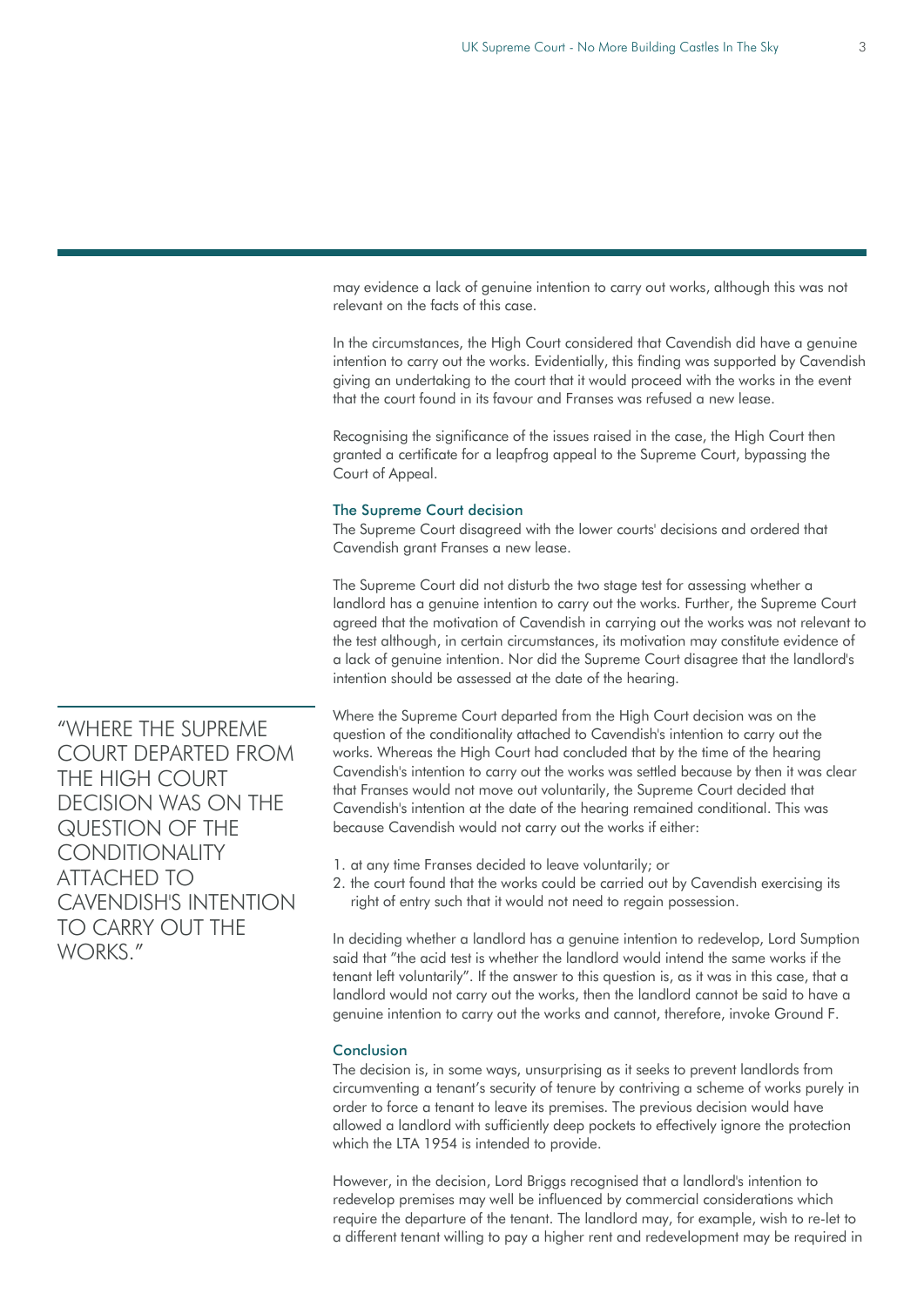"PROSPECTIVE DEVELOPERS OF PREMISES PROTECTED BY THE LTA 1954 SHOULD TEST THEIR CASE BY ASKING THEMSELVES: WOULD MY PLANS CHANGE DEPENDING UPON WHETHER THE TENANTS' LEASES WERE TERMINATED UNDER GROUND F OR VOLUNTARILY?"

order to achieve this commercial goal. This comment underlines that the Supreme Court has not disturbed the principle that the motivations of the landlord in coming to their decision to redevelop the premises are not relevant. The question is whether the landlord would still carry out the works if the tenant were to leave voluntarily. If the answer to this question is yes then the landlord may rely upon Ground F.

#### WFW Recommendations

On the back of this case, prospective developers of premises protected by the LTA 1954 should test their case by asking themselves: would my plans change depending upon whether the tenants' leases were terminated under Ground F or voluntarily (such as a tenant's break notice)? If not, Franses v Cavendish will not be relevant. If the answer is yes, the developer is likely to be unsuccessful in terminating the tenant's lease because a court is likely to regard its plan as an artificial scheme of works that does not meet the statutory test for Ground F. Landlords should remember that documents (such as internal emails and communications with agents and other non-legal professionals) which are relevant to the question of the landlord's development plans will be disclosable (and seen by the tenant) if the dispute became litigious. In order that communications regarding plans attract legal privilege, developers should consider involving their solicitors in discussions at a very early stage.

Tenants with security of tenure would be well-advised to investigate the true scope and nature of their landlord's redevelopment plans. They should also closely scrutinise information that their landlord discloses and any changes in the landlord's plan. A tenant should ask oneself: are there any elements of the landlord's plans which could be carried out without terminating the lease and regaining possession? Are the other elements of the works (which require the tenant to vacate) of practical benefit and value to the premises?